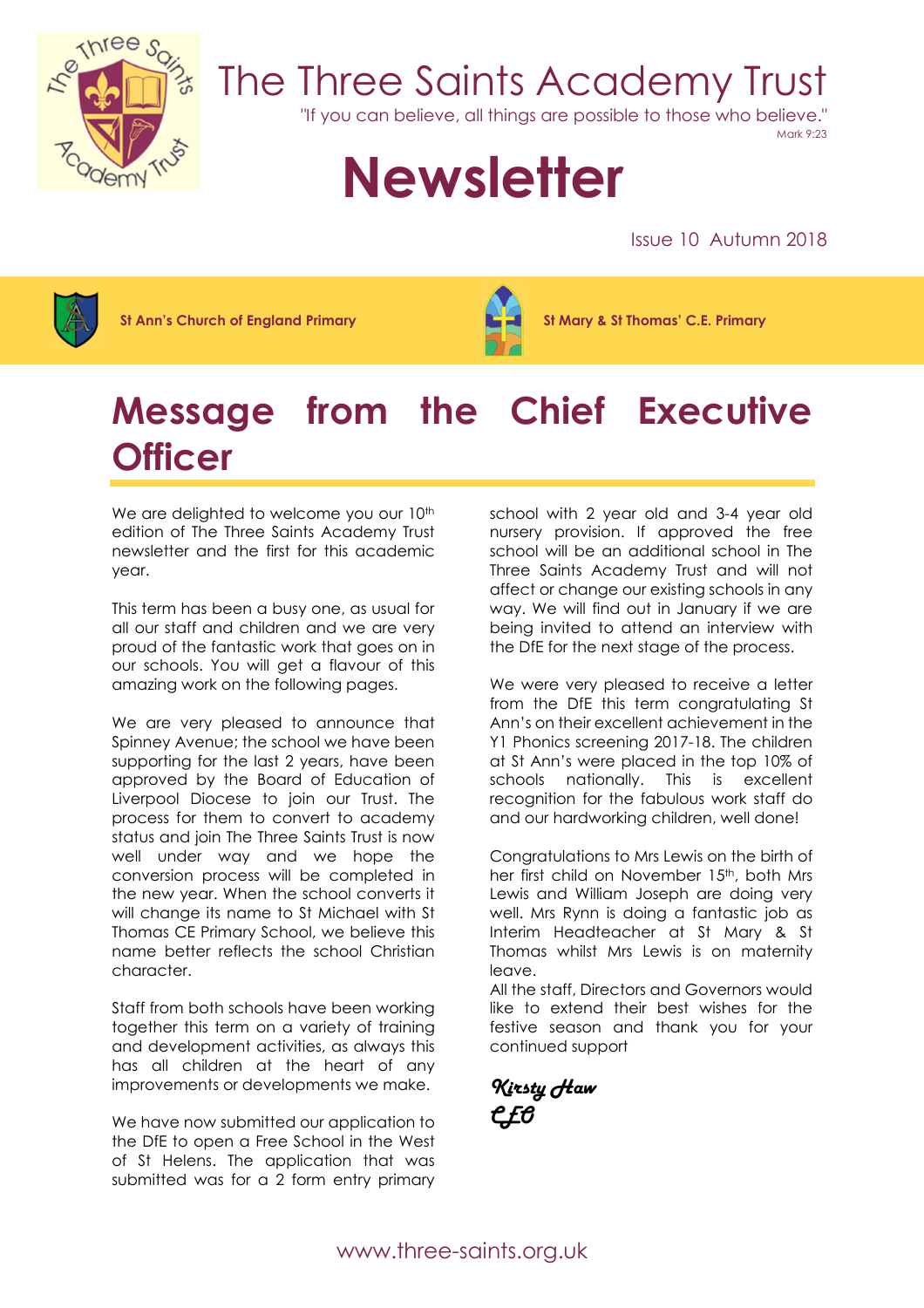

#### **Year 5 Mini Police**

Selected Y5 pupils are currently taking part in the Merseyside Police 'Mini Police' Programme. This is a unique opportunity for these pupils to take on a wider citizenship role and affect change in their local area. Their first project was to identify areas for improvement out in the local community and make recommendations to the local police. They've even had the opportunity to enjoy afternoon tea with the Chief Constable of Merseyside Police!

#### **All Together School Gold Status**



We are delighted to announce that St Mary & St Thomas have been awarded the 'All Together School Gold Status' award in recognition of our work around anti-bullying. The school has been highly praised for its focus on pupil well-being and the many

strategies in place to promote positive relationships across the school. To find out more read our blog on https://teaching.blog.gov.uk/author/linda-smith/ written by our Director of Well Being.

#### **Arts Week**

To kick off this year's annual Arts Week, all KS2 pupils benefitted from a visit to New Brighton to see Liverpool's Dream – the Giants! During the week that followed, the children enjoyed exploring this stimulus through the arts, and hosting an Arts Exhibition for parents/ carers.

#### **Lunar Skills Day**

Last half term, on Lunar Skills Focus Day, all classes experienced six different workshops focused upon the Personal Development Skills within our Lunar Curriculum. As well as the children fine tuning their skills in these areas, posters were produced to promote use of the skills across the curriculum.

#### **National Parliament Day**

Children learned all about the fundamental British Value of Democracy during National Parliament Day. We are delighted to announce, that the outcome of the referendum the children took part in, is that the 'weekly mile' initiative will be brought in from the new year.

#### **Fit 4 All & Healthy Weight for Life**

This half term our Reception and Year 3 pupils have benefited from projects designed to promote positive health and well-being.



Parents/ carers were provided with the opportunity to work alongside their child in health-related workshops led by health care professionals to encourage good health for life.

#### **Year 4 Forest School Sleepover**

After benefitting from Forest Schools sessions, Year 4 pupils had the chance to put their recently learned skills into action at our Forest Schools Sleepover! After erecting tents, playing games in the dark and toasting marshmallows, the children settled down to watch a film before taking to their sleeping bag for the rest of the evening. What a fantastic and memorable experience for the children! #excitedchildren #tiredteachers

#### **Christmas Celebrations and Enterprise Week**

It is fair to say that Christmas is in full swing at SMST! Children have enjoyed using their design and technology skills to create a Christmas related product to sell at the Enterprise<br>Fair. They have They taken part in a cultural experience



with a visit to the local Panto. We've had the KS1 Nativity and EYFS carols round the tree. The children have even enjoyed a Christmas dinner and party, and all while wearing Christmas jumpers and party clothes! Merry Christmas one and all!